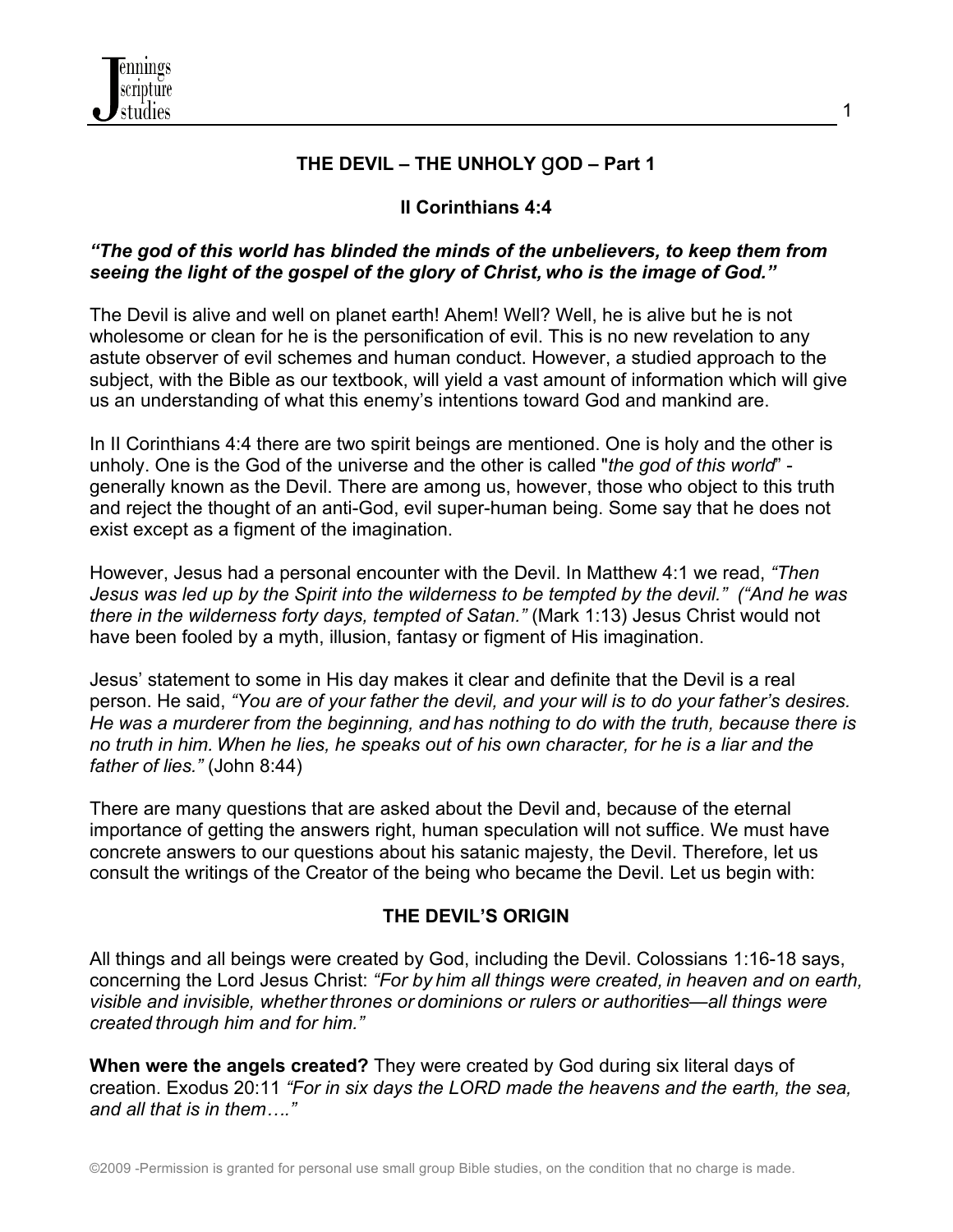

## **THE DEVIL'S ORIGINAL STATE**

**Ezekiel 28:12-15** - *"You were the signet of perfection, full of wisdom and perfect in beauty. You were in Eden, the garden of God; every precious stone was your covering, sardius, topaz, and diamond, beryl, onyx, and jasper, sapphire, emerald, and carbuncle; and crafted in gold were your settings and your engravings. On the day that you were created they were prepared. You were an anointed guardian cherub. I placed you; you were on the holy mountain of God; in the midst of the stones of fire you walked. You were blameless in your ways from the day you were created, till unrighteousness was found in you."*

# **THE DEVIL, AN OUTCAST**

The downfall of the devil should reveal to all his true nature. On one occasion the disciples were exulting in the fact that they had power to cast out demons. Jesus injected the following revealing statement: *"I beheld Satan as lightning fall from heaven."* (Luke 10:18)

#### **When Did Satan And His Followers Sin?**

Satan rebelled against God and led a whole host of angels to sin with him. This is confirmed in:

**Jude verse 7** - *"And the angels who did not keep their proper domain, but left their own abode, He has reserved in everlasting chains under darkness for the judgment of the great day."*

**II Peter 2:4** – *"God did not spare the angels who sinned, but cast them down to hell and delivered them into chains of darkness, to be reserved for judgment…."*

Satan sinned sometime after the end of the creation week because, according to Genesis 1:31, "*God saw everything that He had made, and indeed it was very good. So the evening and the morning were the sixth day."*

"Heaven was their native abode or dwelling-place. They left it by sin; but the expression here would seem possibly to mean that they became "dissatisfied" with their abode, and voluntarily preferred to change it for another. If they did become thus dissatisfied, the cause is wholly unknown, and conjecture is useless." (Albert Barnes)

#### **Jesus Saw Satan Fall!**

*"I beheld Satan as lightning fall from heaven."* (Luke 10:18) Think about that statement when did that happen? Why did it happen? Jesus' statement reveals several truths:

- It asserts Christ's deity;
- It announces Christ's pre-incarnate existence;
- It accentuates the reality and personality of Satan;
- It attests to the dismissal of Satan from the heavenly court;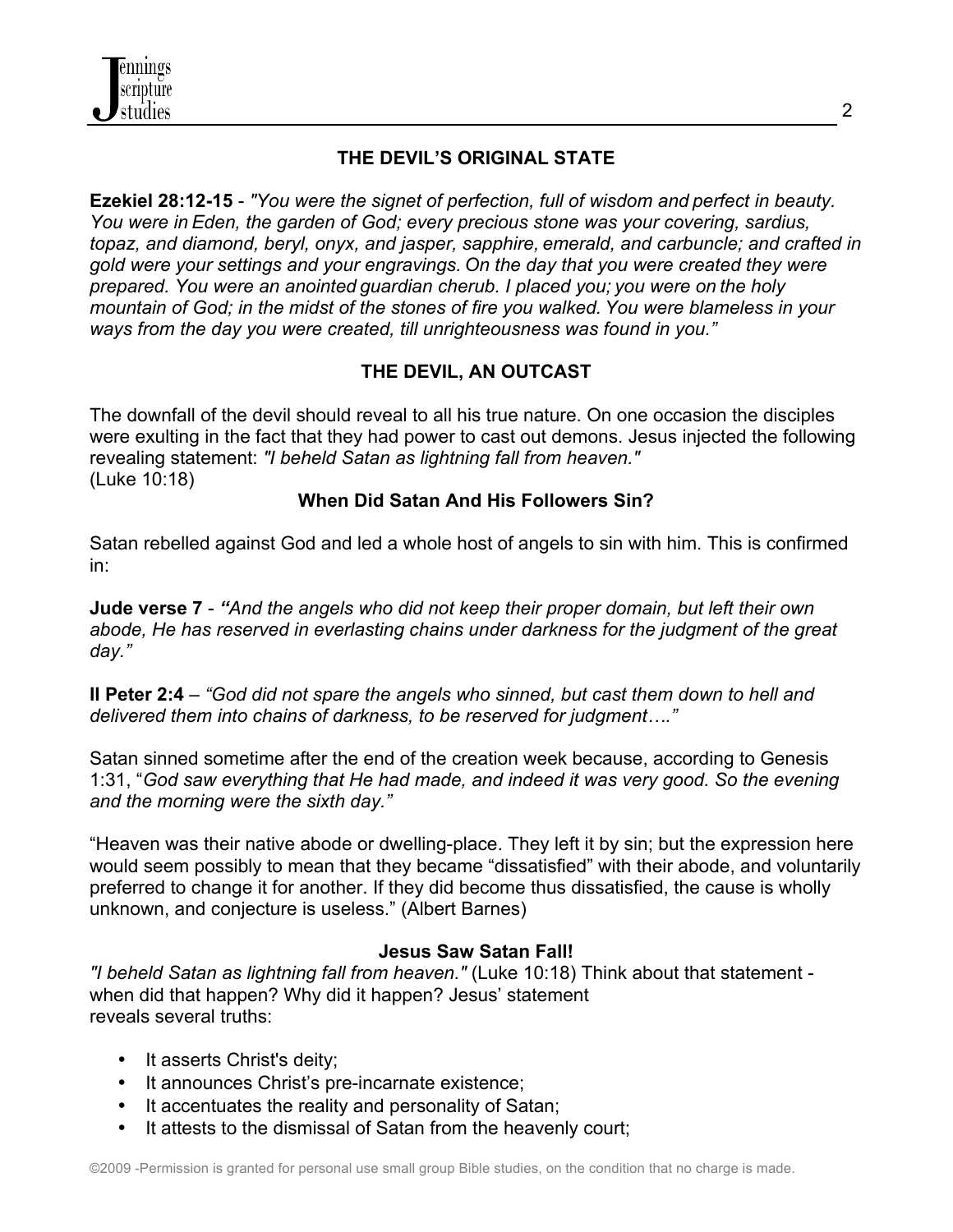

- It authenticates the Old Testament accounts of Isaiah and Ezekiel;
- It affirms the disguise that the Devil often uses light.

It will be a great encouragement to us in dealing with the Devil, to keep in mind that we are dealing with one who has already been judged and demoted by the holy God of heaven and earth.

# **Why Did He Fall From Heaven?**

These and other questions God answers in His Word. Even though He does not go into detail about the origin of the Devil, he does give us some information. He was the highest order of beings with great power and beauty before he sinned. Two extended passages of Scripture reveal the following about the Devil:

**Ezekiel 28:15-17 –** *" You were blameless in your ways from the day you were created, till unrighteousness was found in you. In the abundance of your trade you were filled with violence in your midst, and you sinned; so I cast you as a profane thing from the mountain of God, and I destroyed you, O guardian cherub, from the midst of the stones of fire. Your heart was proud because of your beauty; you corrupted your wisdom for the sake of your splendor. I cast you to the ground….."*

**Isaiah 14:12-15** - *"How you are fallen from heaven, O Lucifer, son of the morning! How you are cut down to the ground, You who weakened the nations! For you have said in your heart: 'I will ascend into heaven, I will exalt my throne above the stars of God; I will also sit on the mount of the cong-regation on the farthest sides of the north; I will ascend above the heights of the clouds, I will be like the Most High.' Yet you shall be brought down to Sheol, to the lowest depths of the p it."*

# **What Was The Devil's Cardinal Sin?**

It was PRIDE which led to rebellion. Notice the "I's" in the Isaiah passage:

- *'I will ascend into heaven,*
- *I will exalt my throne above the stars of God;*
- *I will also sit on the mount of the congregation on the farthest sides of the north;*
	- *I will ascend above the heights of the clouds,*
		- *I will be like the Most High.'*

Proverbs 16:18 - *"Pride goes before destruction, a haughty spirit before a fall."*

I Timothy 3:6 – Speaks about the qualifications of a pastor: *"not a novice, lest being puffed up with pride he fall into the same condemnation as the devil."*

God created every creature good but some became bad by their own choice. There was a time when Lucifer sought greater power and higher glory for himself. Consequently, instead of ascending, he descended because of God's judgment upon him.